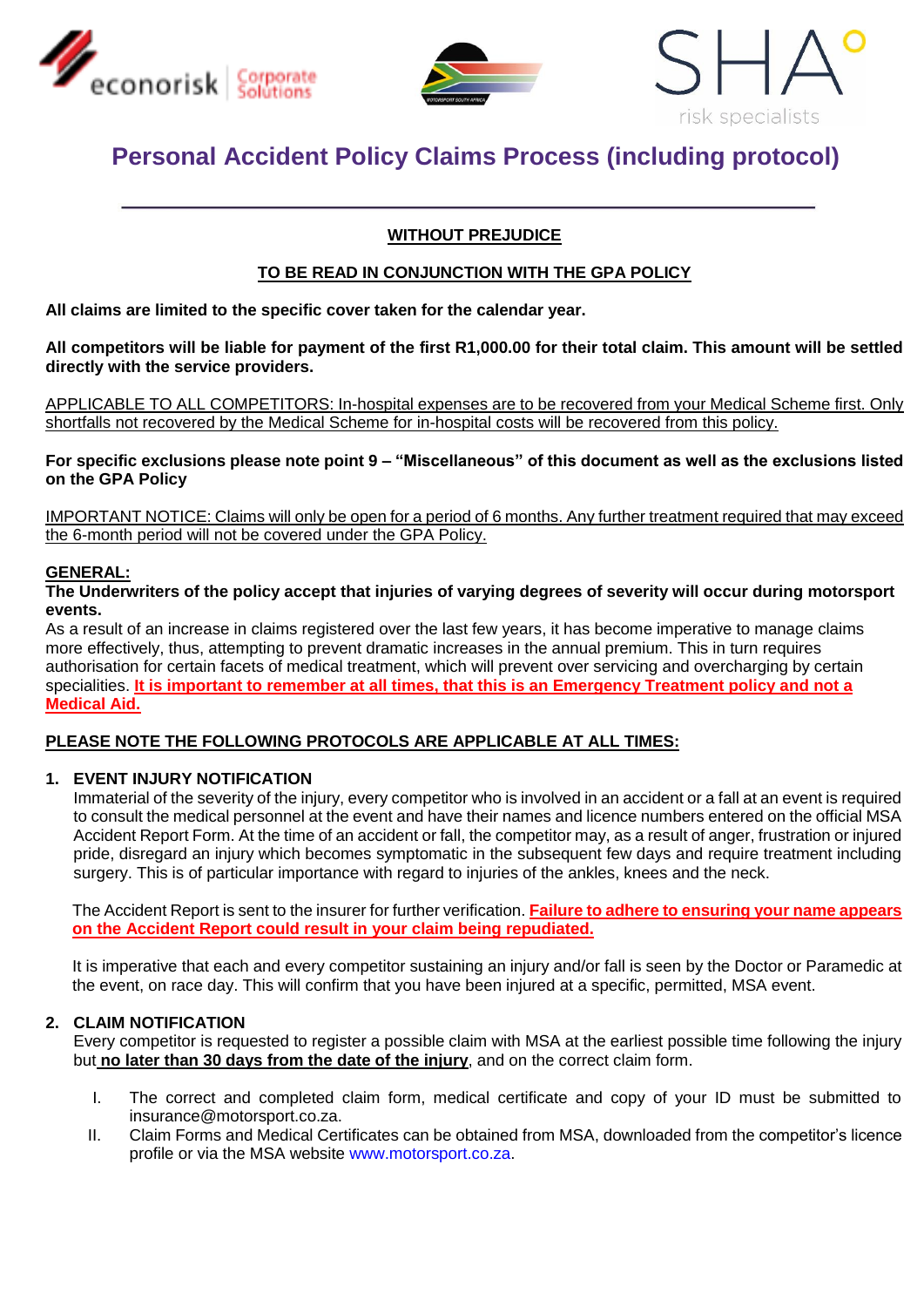





- III. The competitor is required to complete and sign the Claim Form (or if the competitor is a minor, his/her parent/guardian must complete and sign).
- IV. The doctor who treated/is treating the competitor must complete and sign the Medical Certificate and return same to MSA within 30 days. **Failure to submit the certificate timeously, could render the claim invalid.**
- V. Invoices must be submitted to MSA as and when they are received and not held back until the end of the treatment.
- **VI. MSA and insurers will not consider claims that are registered after the 30-day deadline.**

The claim will be administered by MSA and forwarded to the Insurers for processing, however, all queries regarding GPA cover or claims must be directed to MSA. The claim will take approximately  $2 - 4$  weeks from date of receiving all original documentation and depending on whether there are any queries or not AND PROVIDED ALL ORIGINAL DOCUMENTS HAVE BEEN SUBMITTED AND ALL PROCEDURES ARE FOLLOWED.

The Claim Form, Medical Certificate and copy of ID, together with the medical accounts must be sent to [insurance@motorsport.co.za.](mailto:insurance@motorsport.co.za) The Insurers are unable to process any claims without the relevant documents.

## **3. TRANSPORT TO HOSPITAL**

The competitor will be transported to the nearest appropriate Hospital.

Should the competitor, the competitor's team members or family request transport to an alternate distant hospital for social reasons for example, ease of hospital visiting, the competitor or the team will be held responsible for the costs of the ambulance transport.

Should an injured competitor require ambulance transport from the primary treating hospital, to a second hospital for more advanced treatment that is not available at the primary hospital; the costs of the ambulance transfer will be borne by the insurer. Transfer of an injured competitor from the primary treating hospital to a second hospital of a similar level for social reasons will not be covered by the insurer.

Should the competitor, the competitor's team members or family reject the advice of the event medical personnel with regard to the need for ambulance transport and decide to transport the injured competitor by private transport, MSA and the event medical personnel will not, in any manner be responsible for any complication that may occur during transport. The official MSA refusal of medical attention form must be completed and signed by the competitor.

Insurers will only cover the costs of air transport subject to the following conditions:

- circumstances such as the type and severity of the bodily injury and the distance to the closest appropriate hospital thus requiring the need for air transport;
- the MSA Medical Representative having given permission for the *insured* person to be transported by air; and
- insurers reserving the right to conduct a post-claim medical assessment before they reimburse the *insured* person for the transport costs.

Permission for a competitor/official to be air-lifted to a hospital can only be requested by the events relevant Chief Medical Officer or Chief Medical Coordinator (ALS Paramedic) who must, in turn obtain authorisation from the MSA Medical Panel President. Re-location by air will also require authorisation and only if a life threatening situation occurs.

In the event that an injured competitor requires to be transferred from a primary hospital to a second hospital for advanced definitive care, the identical authorisation procedure must be followed.

Failure to follow the stated authorisation procedure will result in an enquiry and the claim might not be entertained.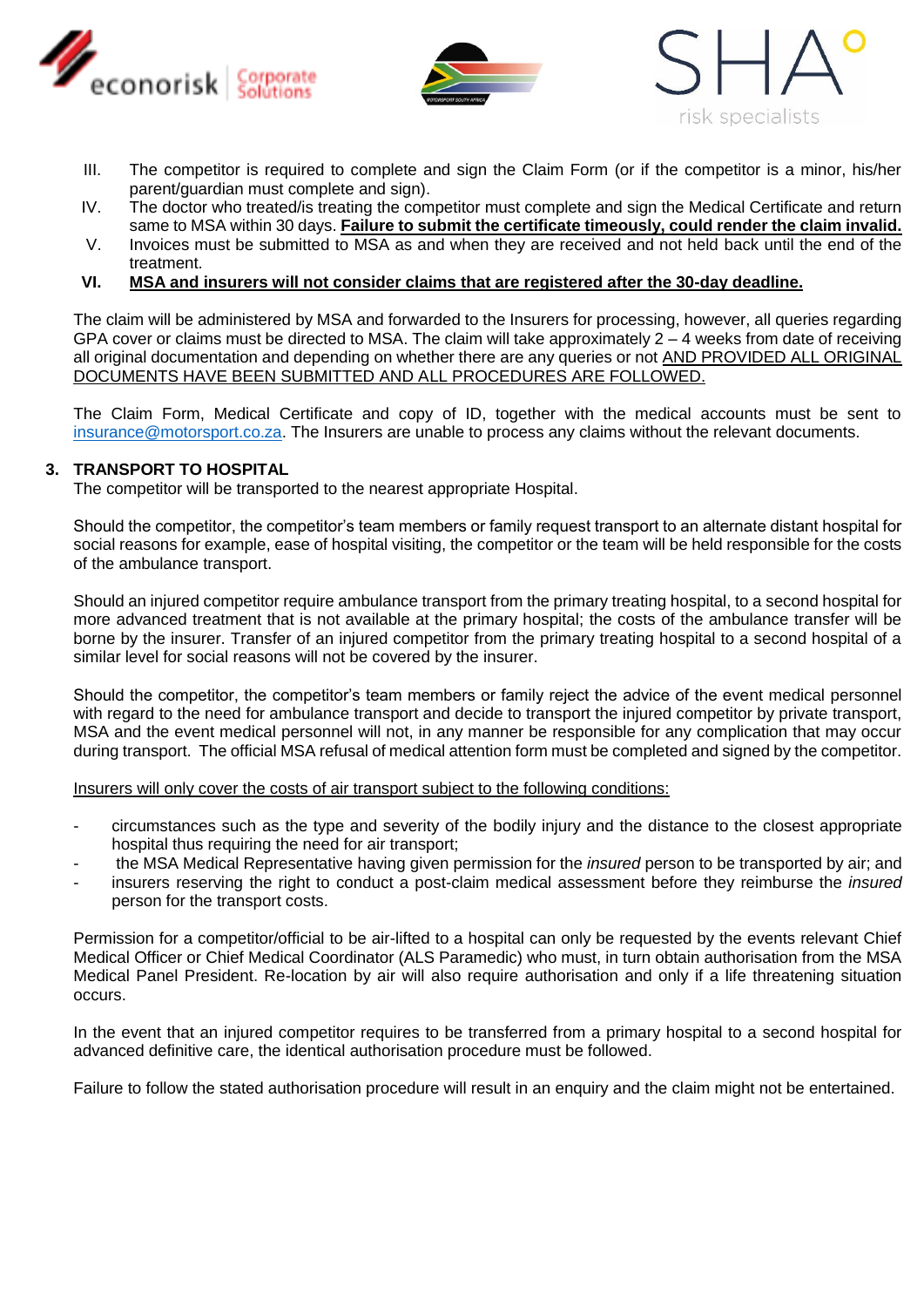





## **4. TREATMENT AT EMERGENCY UNITS**

All treatment received by injured competitors or officials at a motorsport event is free of charge as the organiser pays the Service Provider to be at the event.

An injured competitor who is treated at an Emergency Unit and the cost of the treatment is less than R1,000-00 is responsible for the costs of the treatment rendered.

## **5. X-RAYS (RADIOLOGY)**

Insurers will cover medical expenses as a result of specialised X-ray procedures on condition that the medical attendant and the MSA Medical Representative consider it necessary. These procedures include:

- Ultrasound examinations
- Plain X-rays with administration contrast
- CT Scans with administration contrast
- MRI Scans with administration contrast, and;
- MRA Scans

#### **6. HOSPITAL ADMISSIONS**

Insurers will cover medical expenses as a result of hospitalisation on the following conditions:

- the MSA Medical Representative gave permission for the *insured* person to be taken to hospital;
- admission is made into a general ward;
- admission to a semi-private, private and/or ICU ward is fully motivated by the treating medical attendant; and admission to a semi-private or private ward for personal or social reasons will be paid at the applicable general ward rates.

## **7. REHABILITATION**

- The insurers will refund the costs for 10 physiotherapy (this includes Bio kinetics; Callisthenics or any similar treatment) sessions per claim. **Sessions required in excess of 10 will require a detailed motivation from the treating doctor before being considered by the Insurers, but can be repudiated.**
- Protective devices that are required during the immediate post-injury period, such as neck, arm, knees and ankle braces are not covered by the policy, only if a detailed motivation letter is supplied by the Doctor.
- The insurers will refund the costs of basic equipment required by competitors who have sustained life changing injuries, such as spinal injuries with paralysis or amputations, to enable them to return to normal life as early as possible.
- Extensive specialised physiotherapy may be required by competitors with spinal injuries and amputations, the insurers will consider requests for prolonged physiotherapy.
- Professional psychological counselling for competitors with spinal injuries and amputations will be considered by the insurers, only up to the limit of Medical Expense Cover.
- Competitors who have fully recovered from their injuries and have received recommended preventative devices such as seats, cushions and braces will be responsible for the acquisition of these devices in their own personal capacity. **The policy does not cover these items.**
- Hyperbaric treatment will only be given for certain/severe injuries. Motivation for Hyperbaric treatment will need to be submitted to MSA prior to having such treatment. **Failure to obtain pre-approval for Hyperbaric treatment will result in repudiation of such claims.**

#### **8. SURGERY**

Certain surgical procedures may be performed only to facilitate an early return of a competitor to competition. Such procedures will be investigated by the MSA Medical Panel and should it be proven that the surgery was not essential; the competitor will be held responsible for the account.

Second and subsequent operations to correct limb or life threatening conditions will be accepted. Please provide notice of this 2 weeks prior to the procedure.

Second operations requiring the removal of internal fixations will be covered, provided this is within the 6-month claim period. **Please provide notice of this 2 weeks prior to the procedure.**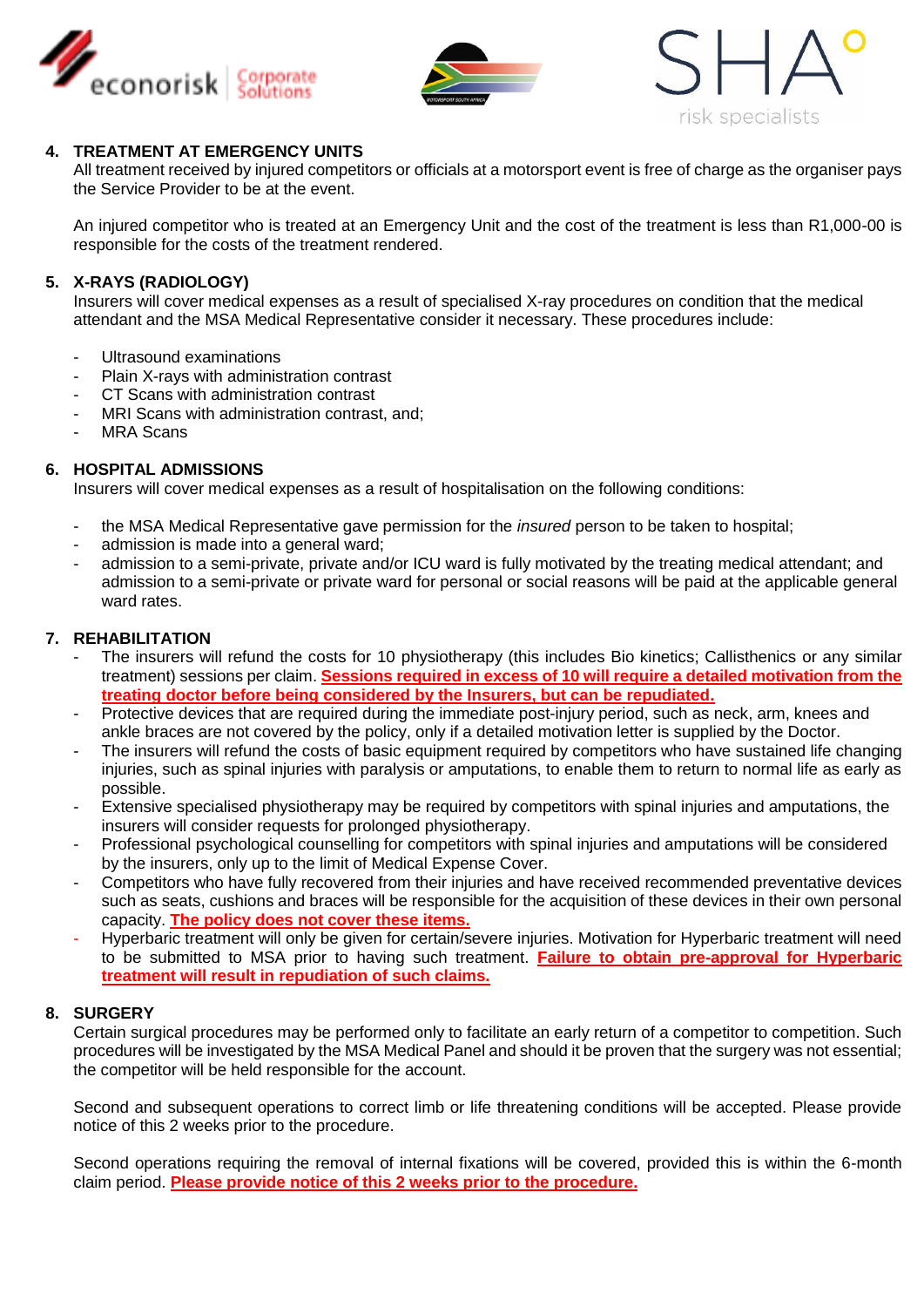





Requests for plastic or reconstructive surgery will only be considered on an individual basis. These procedures will only be approved by the Underwriters of the policy.

#### **9. MISCELLANEOUS**

Treatment for injuries will only be covered if the injury occurred at an official MSA permitted practice and/or event.

Injuries that occur in the following, will not be covered under the GPA policy:

- Unofficial practice; or
- Competitors holding One Event Licence without GPA cover; or
- Non-sanctioned MSA events; or
- Competitor has not provided the correct medical clearance letter regarding a previous injury and/or claim
- Competitor reflects on the MSA Injury Register
- Pre-existing conditions

Competitors are reminded they are responsible for R1,000-00 of their total claim. This will be settled directly with the service provider. Copies of the invoices for this will still need to be submitted as part of your claim.

Competitors are reminded that the GPA policy is not a medical aid and cannot be seen as a medical aid. Any inhospital expenses covered by your medical aid cannot be claimed for against the MSA GPA policy. Claims that have affected your medical aid savings will be considered on submission of a full medical aid statement reflecting the accounts were settled on savings. Please ensure to submit copies of the full invoices with the medical aid statements.

It is highly recommended that competitors with medical aid, utilize this for in-hospital expenses. The MSA GPA is limited to 6-months and your personal medical aid might reject or impose penalties on late claims. The MSA GPA policy will assist with any shortfalls within the 6-month period of the claim.

Please note: Competitors who claim from their private medical aid cannot resubmit the same claims to the MSA GPA policy. It is considered fraudulent to claim from two institutions for the same claim; and further action can be taken in such cases. As previously advised, only claims that have affected the savings will be considered as well as shortfalls and private/cash claims.

Competitors are responsible for their accounts at all times. MSA does not undertake to entertain any claims whereby the procedures have not been followed accordingly. It is also not the responsibility of MSA to liaise with any service provider regarding payments/outstanding claims. The onus to supply the relevant documents and/or accounts will always remain that of the competitor.

The use of private facilities in-hospital will NOT be covered, unless if this is at the request of the treating Specialist. This would further require a letter of motivation from the Specialist confirming that the use of the private facilities was in fact for medical purposes.

Claimants are requested to take advantage of accounts whereby the service provider may offer a cash discount on immediate payment. These type of payments will be refunded accordingly if they fall out of the R1,000-00 deductible.

**All medical expenses are only covered for a period of 6-months from the date of injury. Please note the GPA policy is an emergency only policy, in place to assist competitors with "emergency treatment". Competitors are reminded that this policy is not a medical aid and therefore does not act in the same light as a medical aid.** 

**PLEASE NOTE: IF A COMPETITOR SUBMITS A CLEARANCE LETTER FROM THEIR TREATING DOCTOR, THE MSA CLAIM WILL BE CLOSED AND NO FURTHER INVOICES/CLAIMS WILL BE ACCEPTED OR CONSIDERED FROM THE DATE OF THE LETTER.**

**If a competitor is deemed fit and healthy for competitive sport, there should be no reason that they should still be receiving medical treatment.**